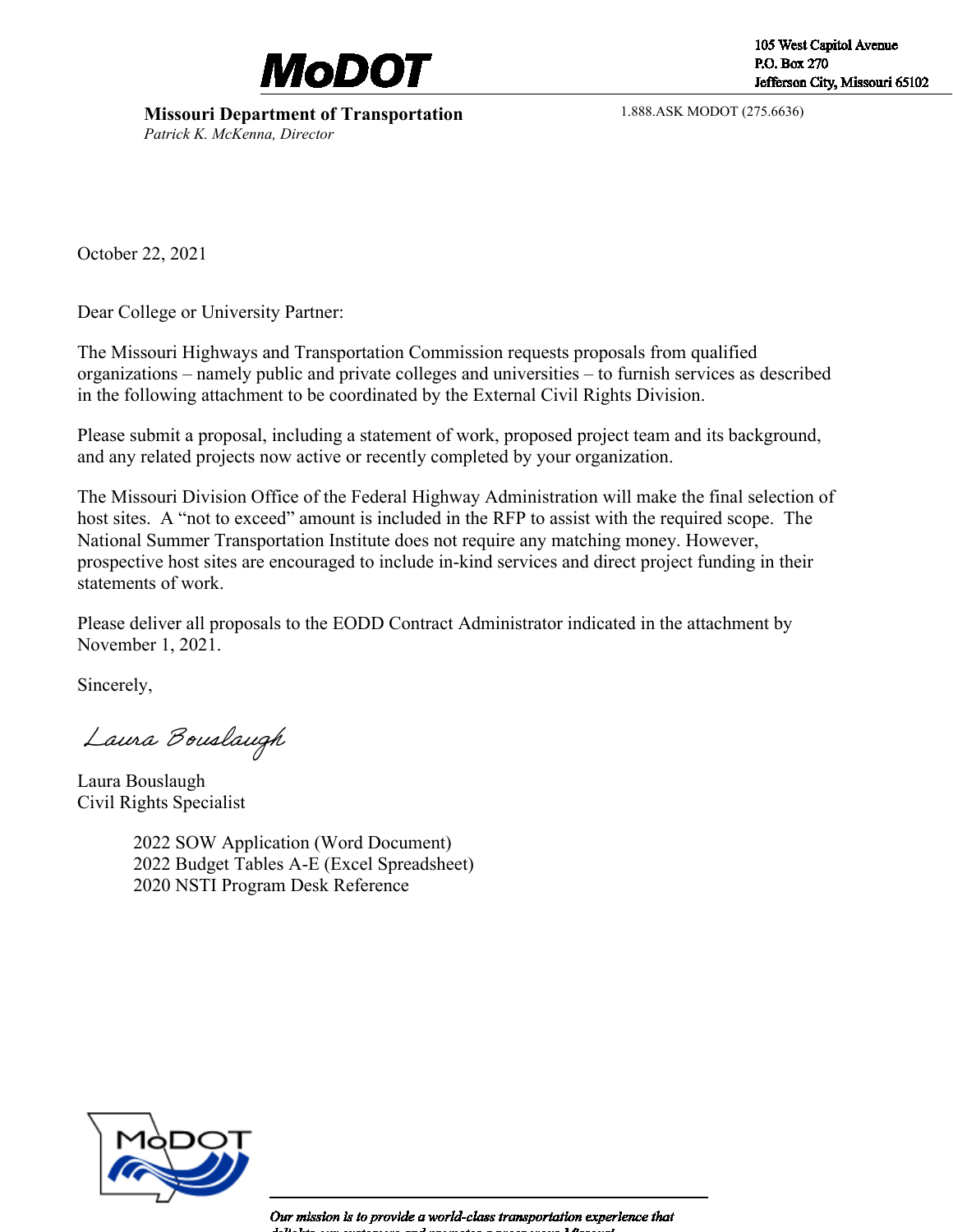Request For Proposals (RFP) **Project Specific Requirements:**

This document contains information and requirements for only this RFP. A "Standard Requirements" document contains additional needs for all research proposals and contracting. Submitters should review both this document and the Standard Requirements document, available from the OR Contract Administrator (identified at the end of this document).

# *National Summer Transportation Institute (NSTI)*

Project duration: Nine months. Project budget: Not to exceed \$50,000.00

#### **Background:**

In 1991, the Federal Highway Administration's (FHWA) Historically Black Colleges and Universities (HBCU) and other Minority Institutions of Higher Education Task Force recommended that partnerships be established to increase the participation of HBCUs, tribal colleges and universities, and Hispanic serving institutions in the agency's federal and federalaid highway programs. The partnerships were required to have, at a minimum, the active participation of an FHWA Division Office, a state department of transportation (DOT) and a college or university. In response to the recommendation, the FHWA South Carolina Division Office, the South Carolina DOT and the South Carolina State University (SCSU) developed a transportation-focused career awareness initiative entitled "Summer Transportation Institute" (STI). This USDOT/FHWA educational initiative addressed a crucial workforce need for the transportation industry. An unprecedented number of transportation employees are or will soon become eligible for retirement. This creates a need for and provides a great opportunity to prepare youth for future transportation careers.

The STI program is designed to introduce secondary school students to all modes of transportation careers and encourage them to pursue transportation-related courses of study at the college or university level. From the success of the first STI on the SCSU campus in 1993, other FHWA Division Offices, State DOTs and colleges and universities expressed interest in and established STIs. After a six-year pilot program, Congress in the Transportation Equity Act for the 21st Century authorized funding for the first transportation career education program for secondary school youth entitled the "National Summer Transportation Institute" (NSTI).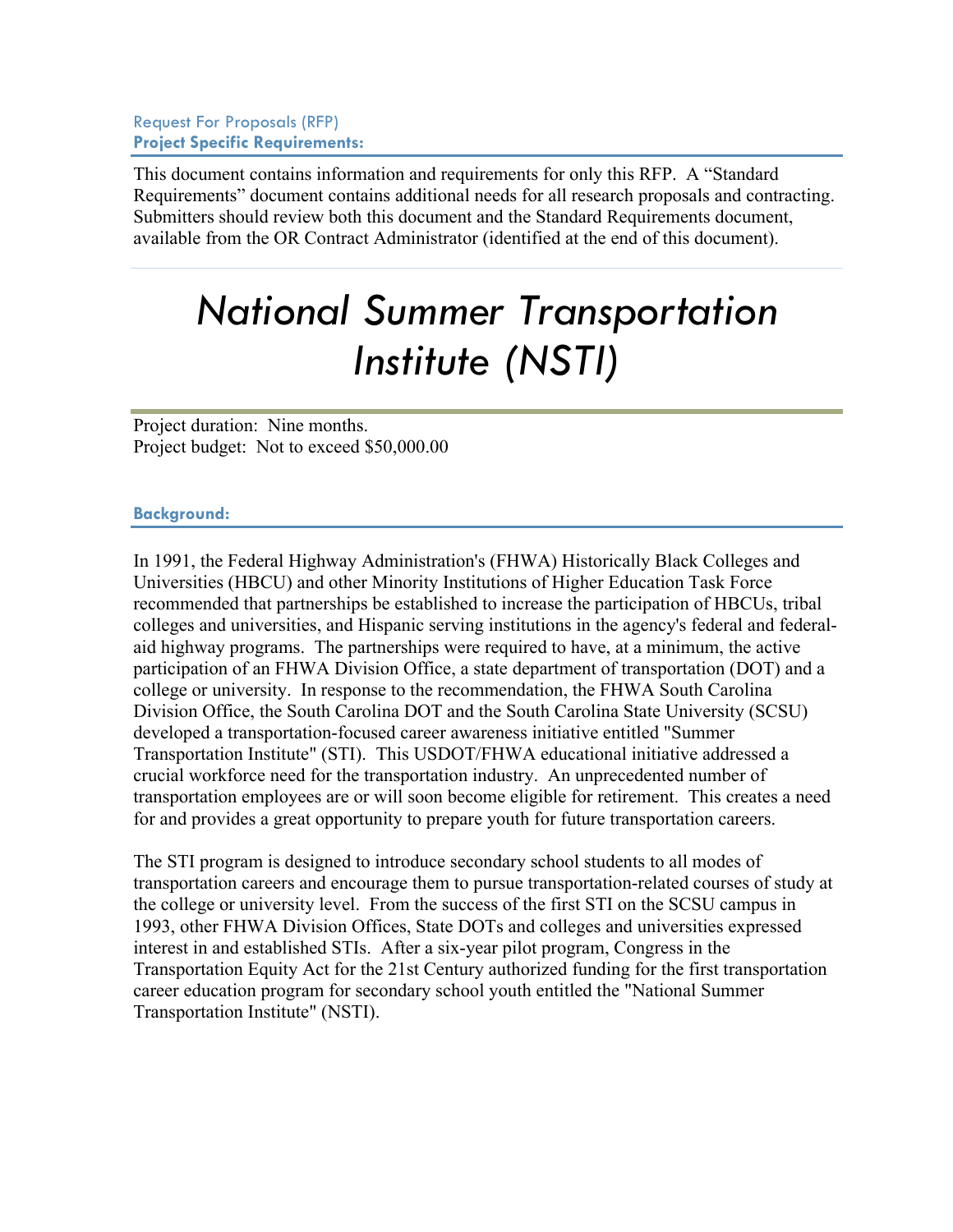# **Objectives:**

The STI program is designed to introduce secondary school students to all modes of transportation careers and encourage them to pursue transportation-related courses of study at the college or university level.

# **Project Requirements and Deliverables:**

The project deliverables for host sites include:

- Developing an STI that focuses on a critical and systematic educational endeavor to explore all aspects of the transportation industry and its role in our society. This includes creating a curriculum that introduces students to the diverse modes of transportation and how transportation plays an integral role in our lives, as well as career opportunities that exist in the transportation industry.
- Collecting, reviewing and approving applications from prospective participants.
- Staffing and conducting either a residential or a non-residential STI with a minimum of 15 participants. STIs must be a minimum of one, two-week session or two, oneweek sessions. STIs can be up to four weeks in total length conducted over a fiveweek period.
- Conducting a follow-up survey of participants.
- Completing an annual report of the program.

# **Special Notes:**

Proposers should familiarize themselves with available documentation and reports regarding the STI program. The NSTI Program Desk Reference is included for reference.

# **RFP Requirements:**

- Proposals must be no more than 10 pages long, with a font size no less than 12 points. This length limit does not include forms or resumes attached to the proposal.
- The "Standard Requirements" document provides further details and links to the required forms. This is available from External Civil Rights.
- Proposals will be evaluated by an agency representative with knowledge and backgrounds in relevant areas for this project. Selection of the successful proposer will be based on the proposer's demonstrated knowledge in the required areas, the merit of the proposed methods and approach in achieving the desired goals, the experience and qualifications of the team, and the adequacy and availability of the team members to complete the work in a timely manner.